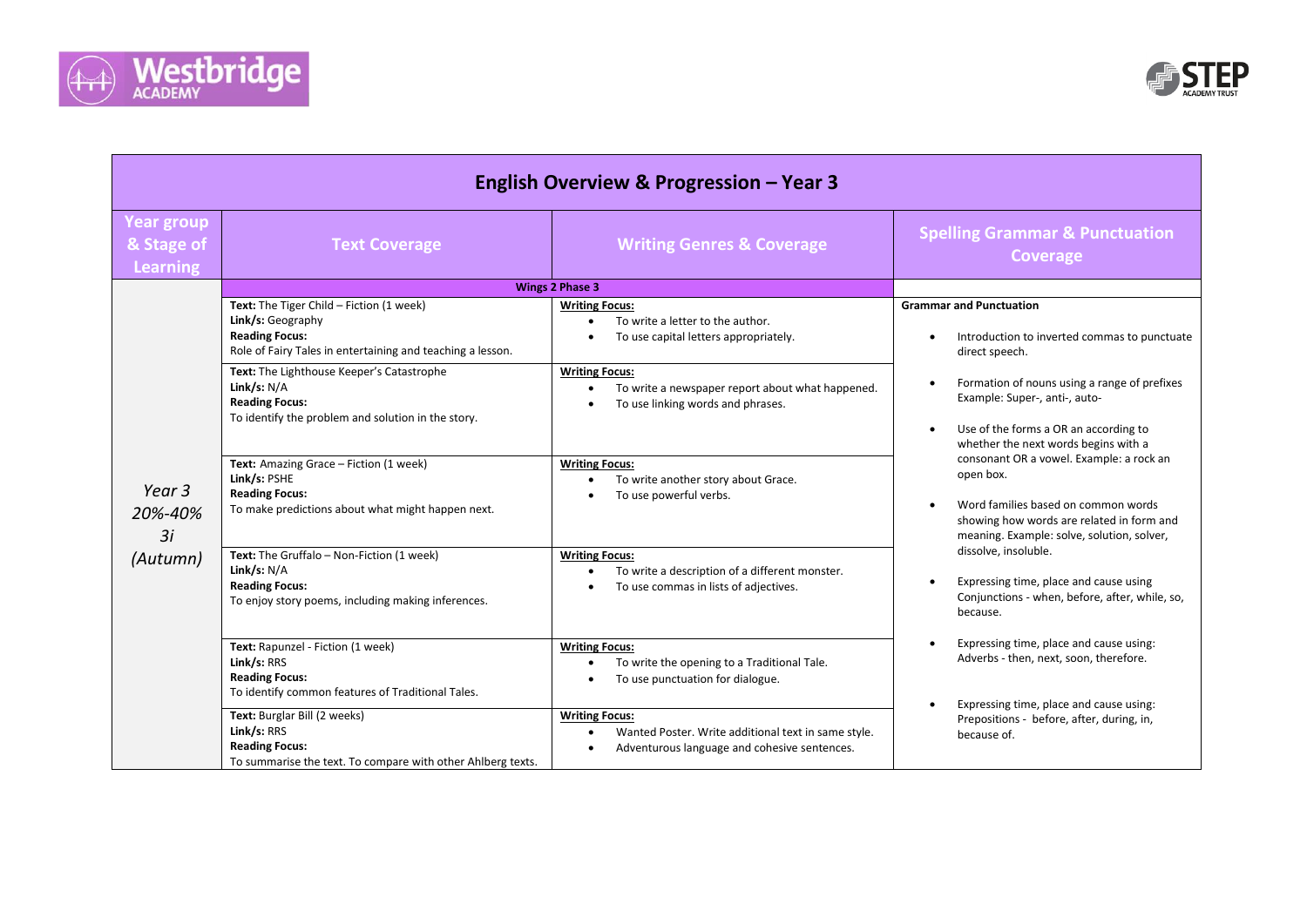



|                                      | Text: Paperbag Princess - Fiction (1 week)<br>Link/s: RRS<br><b>Reading Focus:</b><br>Compare and contrast princesses in different Fairy Tales.                                                                                                                                                                                                                                                                                                                                                                                                                                                                                                                                                                                                                                                                                                                                                                                                                                                                                                                                                                                                                                                                                          | <b>Writing Focus:</b><br>Retell story ending from Elizabeth's viewpoint.<br>To use punctuation for dialogue.                                                                                                                                                                                                                                                                                                                                                                                                                                                                                                                                                                                                                                                                                                                                                                                                                                                                                                                                                                                                                                                       | $\bullet$<br>$\bullet$                                                                                    | Introduction to paragraphs as a way to group<br>related material.<br>Headings and Sub-headings to aid<br>presentation.                                                                                                                                                                                                                                                                                                                                                                                                                                                                                                                                                                  |
|--------------------------------------|------------------------------------------------------------------------------------------------------------------------------------------------------------------------------------------------------------------------------------------------------------------------------------------------------------------------------------------------------------------------------------------------------------------------------------------------------------------------------------------------------------------------------------------------------------------------------------------------------------------------------------------------------------------------------------------------------------------------------------------------------------------------------------------------------------------------------------------------------------------------------------------------------------------------------------------------------------------------------------------------------------------------------------------------------------------------------------------------------------------------------------------------------------------------------------------------------------------------------------------|--------------------------------------------------------------------------------------------------------------------------------------------------------------------------------------------------------------------------------------------------------------------------------------------------------------------------------------------------------------------------------------------------------------------------------------------------------------------------------------------------------------------------------------------------------------------------------------------------------------------------------------------------------------------------------------------------------------------------------------------------------------------------------------------------------------------------------------------------------------------------------------------------------------------------------------------------------------------------------------------------------------------------------------------------------------------------------------------------------------------------------------------------------------------|-----------------------------------------------------------------------------------------------------------|-----------------------------------------------------------------------------------------------------------------------------------------------------------------------------------------------------------------------------------------------------------------------------------------------------------------------------------------------------------------------------------------------------------------------------------------------------------------------------------------------------------------------------------------------------------------------------------------------------------------------------------------------------------------------------------------|
|                                      | Text: Oceans and Seas - Non-Fiction (1 week)<br>Link/s: Science<br><b>Reading Focus:</b><br>To identify main ideas and supporting evidence                                                                                                                                                                                                                                                                                                                                                                                                                                                                                                                                                                                                                                                                                                                                                                                                                                                                                                                                                                                                                                                                                               | <b>Writing Focus:</b><br>To write a poem about life undersea.<br>To explain the use of adjectives.                                                                                                                                                                                                                                                                                                                                                                                                                                                                                                                                                                                                                                                                                                                                                                                                                                                                                                                                                                                                                                                                 | <b>Spelling</b><br>$\bullet$                                                                              | Adding of suffixes beginning with vowel                                                                                                                                                                                                                                                                                                                                                                                                                                                                                                                                                                                                                                                 |
| Year 3<br>21%-60%<br>3ii<br>(Spring) | Text: Making the Past into Presents - Non-Fiction (1 week)<br>Link/s: History<br><b>Reading Focus:</b><br>Explain and comment on writers use of language<br>Text: Natural Record Breakers - Non-Fiction (1 week)<br>Link/s: Geography<br><b>Reading Focus:</b><br>Understand, describe, select or retrieve information, events<br>or ideas from texts and use quotation and reference to text<br>Text: Incredible Insects - Non-Fiction (1 week)<br>Link/s: Science<br><b>Reading Focus:</b><br>Use a range of strategies, including accurate decoding of text,<br>to read for meaning.<br>Text: Grace and Family - Fiction (1 week)<br>Link/s: Culture<br><b>Reading Focus:</b><br>To identify the character's viewpoint and the setting.<br>Text: The Hedgehog - Fiction (2 weeks)<br>Link/s: Science/ Road Safety<br><b>Reading Focus:</b><br>To recognise what a character is like- inferred and explicit.<br>Text: The Owl Who as Afraid of the Dark - Fiction (2 weeks)<br>Link/s: Science<br><b>Reading Focus:</b><br>To identify the main problem and the events that resolve it.<br>Text: Shape Poems - Poetry (1 week)<br>Link/s: $N/A$<br><b>Reading Focus:</b><br>To comment on the language, structure and effect of poems. | Wings 3 Phase 1<br><b>Writing Focus:</b><br>To write the instructions for a board game.<br>Compose sentences using adjectives, nouns and<br>verbs for precision, clarity and impact.<br><b>Writing Focus:</b><br>To produce texts which are appropriate to task,<br>reader and purpose.<br>Construct paragraphs and use cohesion within and<br>between paragraphs.<br><b>Writing Focus:</b><br>To produce a booklet about insects (non-<br>chronological report).<br>To organise and present texts effectively using a<br>$\bullet$<br>range of devices.<br><b>Writing Focus:</b><br>To describe a setting, suggesting a viewpoint about<br>it.<br>To choose vocabulary that suggests a viewpoint.<br>$\bullet$<br><b>Writing Focus:</b><br>To write a conversation and a road safety<br>$\bullet$<br>commercial.<br>To understand how to punctuate speech.<br>$\bullet$<br><b>Writing Focus:</b><br>To write an interesting story opening and a story<br>$\bullet$<br>ending.<br>To vary sentence openings when writing.<br>$\bullet$<br><b>Writing Focus:</b><br>To write an effective shape poem with a water<br>theme.<br>To identfy different types of words. | $\bullet$<br>$\bullet$<br>٠<br>$\bullet$<br>$\bullet$<br>$\bullet$<br>$\bullet$<br>$\bullet$<br>$\bullet$ | letters to words of more than one syllable e.g.<br>forgetting, forgotten, beginner.<br>/i/ sound spelt y elsewhere than at the end of<br>words: e.g. myth, gym, Egypt.<br>Ou sounded /u/ e.g. young, touch, double<br>Prefixes - un - , dis - , mis- (negative<br>meanings)<br>Prefixes - In - , im - , re - , sub - , inter-, super-<br>, anti - ,<br>Prefixes - Auto-, il-, ir-<br>Prefix examples: Disagree, misbehave,<br>inactive, illegal, immature, irregular,<br>superman, antiseptic, autograph.<br>Suffixes: -ation e.g. information<br>Suffixes: ly e.g. usually<br>ly exceptions e.g. happily, angrily<br>Suffixes: sure, -ture, -sion e.g. measure,<br>furniture, division |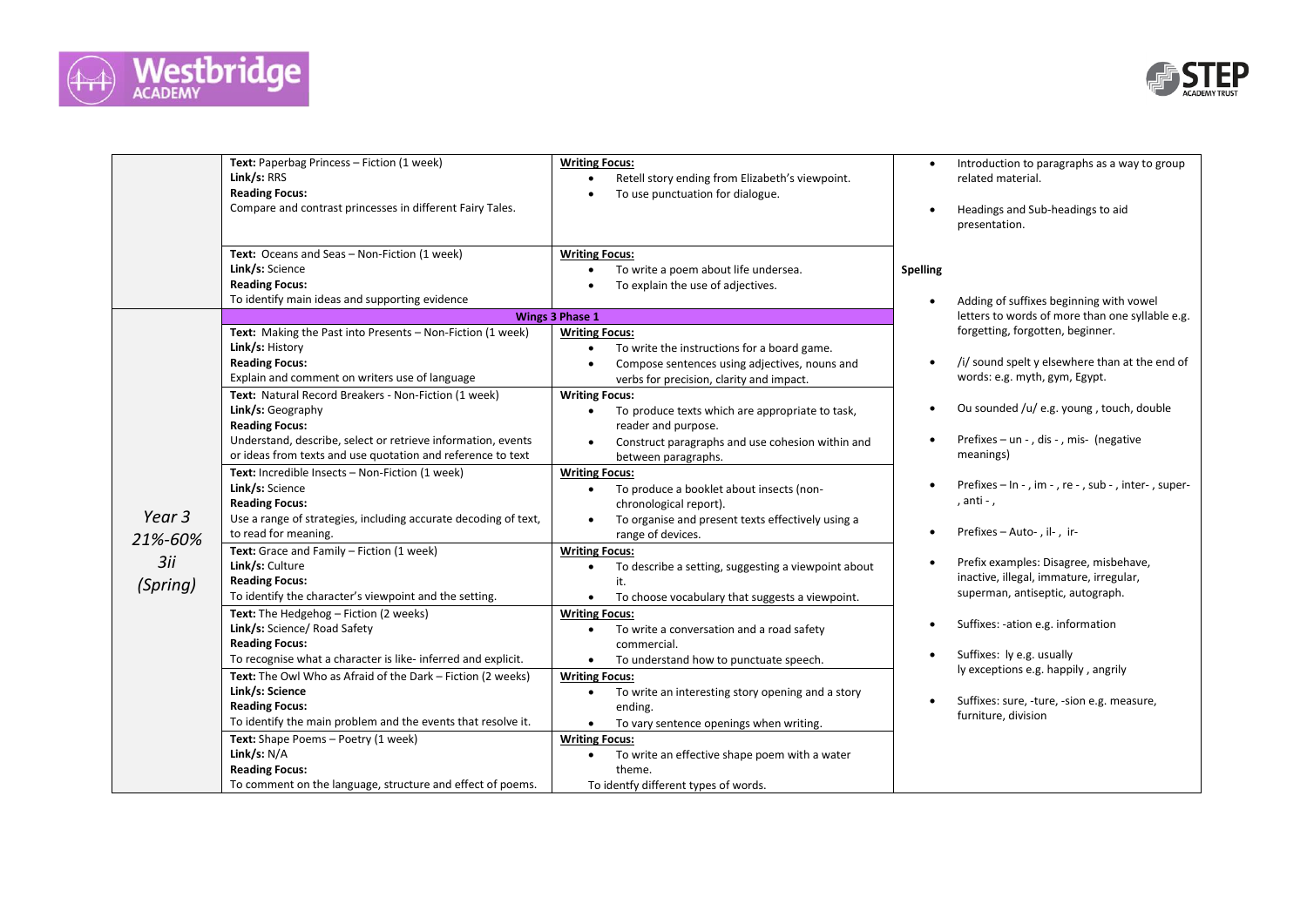



|                 |                                                                   | <b>Wings 3 Phase 2</b>                                         |
|-----------------|-------------------------------------------------------------------|----------------------------------------------------------------|
|                 |                                                                   |                                                                |
|                 | Text: Noisy Poems - Fiction (1 week)                              | <b>Writing Focus:</b>                                          |
|                 | Link/s: $N/A$                                                     | To write a noisy poem.                                         |
|                 | <b>Reading Focus:</b>                                             | To use a range of word combinations, onomatopoeic              |
|                 | Explain and comment on writers use of language.                   | words, rhyming words, rhythm.                                  |
|                 | Text: Amazing Creatures - Non-Fiction (2 weeks)                   | <b>Writing Focus:</b>                                          |
|                 | Link/s: Science/Geography                                         | To create an advertising brochure and a leaflet.               |
|                 | <b>Reading Focus:</b>                                             | To use conjunctions to express time and cause.                 |
|                 | To infer the cause and effect relationship in a non-fiction text. |                                                                |
|                 | Text: Robin Hood - Fiction (2 weeks)                              | <b>Writing Focus:</b>                                          |
|                 | Link/s: History                                                   | To write another adventure for Robin Hood and his<br>$\bullet$ |
|                 | <b>Reading Focus:</b>                                             | men.                                                           |
|                 | Compare different versions of a story/identify main theme.        | To punctuate speech appropriately.<br>$\bullet$                |
|                 | Text: The Willow Pattern Story - Fiction (1 week)                 | <b>Writing Focus:</b>                                          |
|                 | Link/s: Culture/Geography                                         | To describe a setting and plan a story using that<br>$\bullet$ |
| Year 3          | <b>Reading Focus:</b>                                             | setting.                                                       |
|                 | To identify how the setting, social, cultural and historical      | To select appropriate and effective vocabulary.                |
| $61\% - 80\% +$ | contexts affects what happens in a story.                         |                                                                |
| 3iii            | Text: Classic Fairytales - Fiction (1 week)                       | <b>Writing Focus:</b>                                          |
| (Summer)        | Link/s: RRS                                                       | To rewrite Snow White from the viewpoint of the                |
|                 | <b>Reading Focus:</b>                                             | Queen.                                                         |
|                 | Identify common themes and features of Fairy Tales.               | Understand and use verbs written in 1st and 3rd                |
|                 |                                                                   | person.                                                        |
|                 | Text: Play Scripts - Fiction (1 week)                             | <b>Writing Focus:</b>                                          |
|                 | Link/s: Drama                                                     | To create the play script of a story.                          |
|                 | <b>Reading Focus:</b>                                             | Organise and present whole texts effectively.                  |
|                 | To know how play scripts differ from stories.                     |                                                                |
|                 | Text: Feargal Fly - Fiction (1 week)                              | <b>Writing Focus:</b>                                          |
|                 | Link/s: Digital Literacy                                          | To write a newspaper report.                                   |
|                 | <b>Reading Focus:</b>                                             | To explore how different perspectives can alter a              |
|                 | Understand, select and retrieve information, deduce, infer        | newspaper report through the use of tone and                   |
|                 | and interpret                                                     | language.                                                      |
|                 | Text: 101 Ways to Save the Earth - Non-Fiction (2 weeks)          | <b>Writing Focus:</b>                                          |
|                 | Link/s: Geography/Digital Literacy                                | To write a report and to write instructions.                   |
|                 | <b>Reading Focus:</b>                                             | Revise the use of punctuation to demarcate                     |
|                 | To interpret diagrams and written directions.                     | sentences.                                                     |
|                 | Reading Coverage Statements for the year                          | Writing Coverage Statements for the year                       |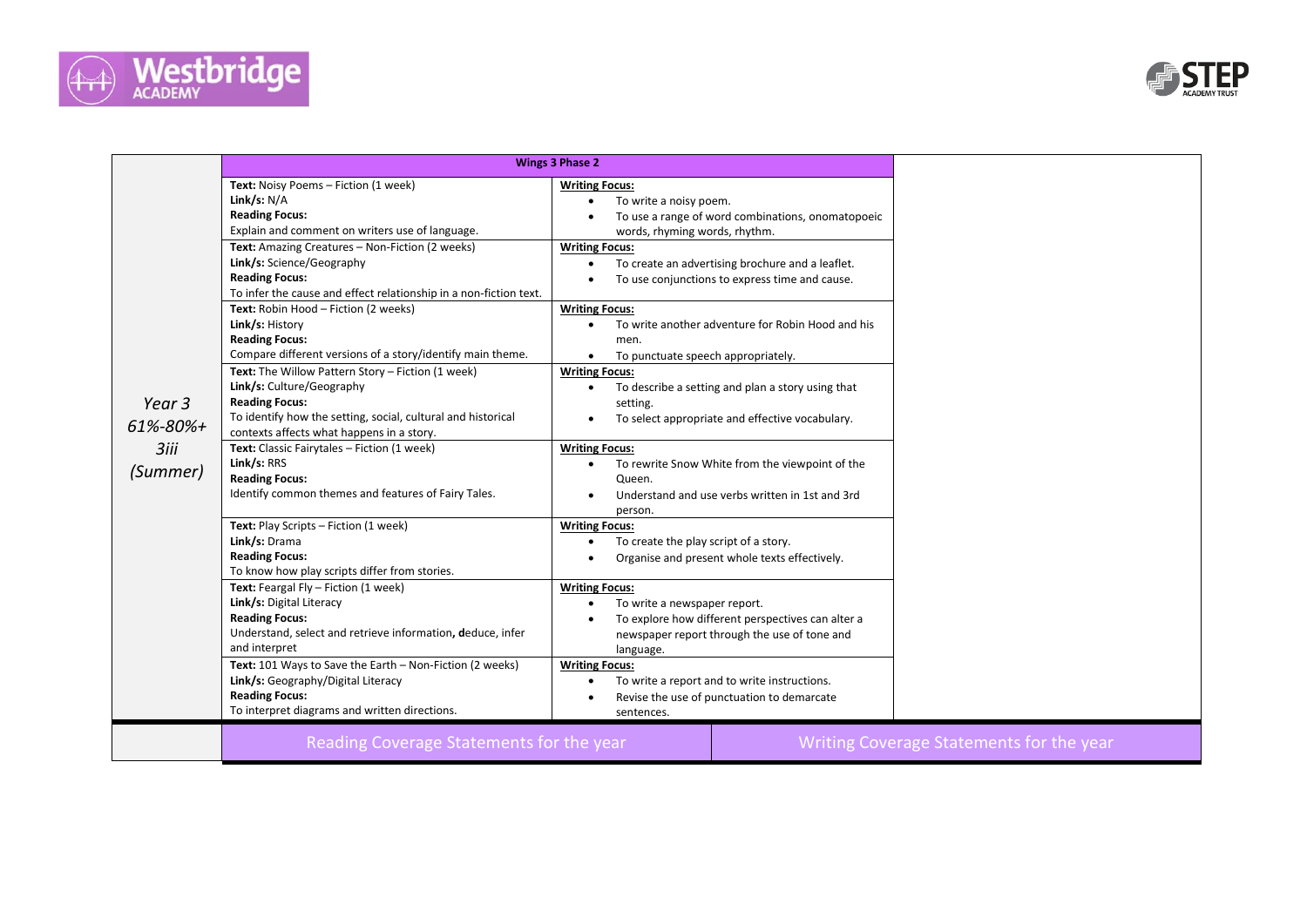



|                            | <b>Reading Coverage</b>                                                                                                                                                                                                                                                                                                                                                                                                                                                                                                                                                                                                                                                                                                                                                                                                                                                                                                                                                                                                                                                                                                                                                                                                                                                                                      | <b>Writing Milestones</b>                                                                                                                                                                                                                                                                                                                                                                                                                                                                                                                                                                                                                                                                                                                                                                                                                    |  |  |
|----------------------------|--------------------------------------------------------------------------------------------------------------------------------------------------------------------------------------------------------------------------------------------------------------------------------------------------------------------------------------------------------------------------------------------------------------------------------------------------------------------------------------------------------------------------------------------------------------------------------------------------------------------------------------------------------------------------------------------------------------------------------------------------------------------------------------------------------------------------------------------------------------------------------------------------------------------------------------------------------------------------------------------------------------------------------------------------------------------------------------------------------------------------------------------------------------------------------------------------------------------------------------------------------------------------------------------------------------|----------------------------------------------------------------------------------------------------------------------------------------------------------------------------------------------------------------------------------------------------------------------------------------------------------------------------------------------------------------------------------------------------------------------------------------------------------------------------------------------------------------------------------------------------------------------------------------------------------------------------------------------------------------------------------------------------------------------------------------------------------------------------------------------------------------------------------------------|--|--|
| <b>Overall</b><br>Coverage | Pupils will be taught to:<br>Apply their growing knowledge of root words, prefixes and suffixes (etymology<br>$\bullet$<br>and morphology), both to read aloud and to understand the meaning of new<br>words they meet.<br>Read further exception words, noting the unusual correspondences between<br>$\bullet$<br>spelling and sound, and where these occur in the word.<br>Develop positive attitudes to reading and understanding of what they read by:<br>$\bullet$<br>listening to and discussing a wide range of fiction, poetry, plays, non-fiction<br>and reference books or textbooks<br>reading books that are structured in different ways and reading for a range<br>of purposes<br>using dictionaries to check the meaning of words that they have read<br>increasing their familiarity with a wide range of books, including fairy<br>stories, myths and legends, and retelling some of these orally<br>identifying themes and conventions in a wide range of books<br>preparing poems and play scripts to read aloud and to perform, showing<br>understanding through intonation, tone, volume and action<br>discussing words and phrases that capture the reader's interest and<br>imagination<br>recognising some different forms of poetry [for example, free verse,<br>narrative poetry] | Able to plan and write for different purposes and a range of audiences, using<br>$\bullet$<br>appropriate genre features.<br>Organise writing into meaningful paragraphs accurately effectively using<br>$\bullet$<br>presentational devices.<br>Use dialogue which begins to advance the action.<br>$\bullet$<br>Describe character, setting and plot with depth.<br>$\bullet$<br>Use Expanded noun phrases.<br>$\bullet$<br>Use Prepositional Phrases.<br>$\bullet$<br>Use adverbial Phrases.<br>$\bullet$<br>Demarcate some sentences with capital letters, full stops, question marks and<br>$\bullet$<br>exclamation marks.<br>Write a range of sentence styles - simple, compound, complex,<br>$\bullet$<br>coordinating/subordinating conjunctions and a range of openers.<br>Accurate use of fronted adverbial phrases.<br>$\bullet$ |  |  |
|                            |                                                                                                                                                                                                                                                                                                                                                                                                                                                                                                                                                                                                                                                                                                                                                                                                                                                                                                                                                                                                                                                                                                                                                                                                                                                                                                              | Using KS2 punctuation accurately.<br>$\bullet$                                                                                                                                                                                                                                                                                                                                                                                                                                                                                                                                                                                                                                                                                                                                                                                               |  |  |
|                            |                                                                                                                                                                                                                                                                                                                                                                                                                                                                                                                                                                                                                                                                                                                                                                                                                                                                                                                                                                                                                                                                                                                                                                                                                                                                                                              | Using determiners accurately.<br>$\bullet$                                                                                                                                                                                                                                                                                                                                                                                                                                                                                                                                                                                                                                                                                                                                                                                                   |  |  |
|                            | Understand what they read, in books they can read independently, by:<br>$\bullet$<br>checking that the text makes sense to them, discussing their understanding and<br>explaining the meaning of words in context                                                                                                                                                                                                                                                                                                                                                                                                                                                                                                                                                                                                                                                                                                                                                                                                                                                                                                                                                                                                                                                                                            | Use the past or present tense and the perfect form accurately as well as 1st/3rd<br>person correctly.                                                                                                                                                                                                                                                                                                                                                                                                                                                                                                                                                                                                                                                                                                                                        |  |  |
|                            | asking questions to improve their understanding of a text<br>$\overline{\phantom{a}}$<br>drawing inferences such as inferring characters' feelings, thoughts and motives<br>$\overline{\phantom{a}}$                                                                                                                                                                                                                                                                                                                                                                                                                                                                                                                                                                                                                                                                                                                                                                                                                                                                                                                                                                                                                                                                                                         | Spelling all words from the year 3/4 spelling list correctly.<br>$\bullet$                                                                                                                                                                                                                                                                                                                                                                                                                                                                                                                                                                                                                                                                                                                                                                   |  |  |
|                            | from their actions, and justifying inferences with evidence<br>predicting what might happen from details stated and implied                                                                                                                                                                                                                                                                                                                                                                                                                                                                                                                                                                                                                                                                                                                                                                                                                                                                                                                                                                                                                                                                                                                                                                                  | Writing is legible and joined.<br>$\bullet$                                                                                                                                                                                                                                                                                                                                                                                                                                                                                                                                                                                                                                                                                                                                                                                                  |  |  |
|                            | identifying main ideas drawn from more than one paragraph and summarising<br>these<br>identifying how language, structure, and presentation contribute to meaning                                                                                                                                                                                                                                                                                                                                                                                                                                                                                                                                                                                                                                                                                                                                                                                                                                                                                                                                                                                                                                                                                                                                            |                                                                                                                                                                                                                                                                                                                                                                                                                                                                                                                                                                                                                                                                                                                                                                                                                                              |  |  |
|                            |                                                                                                                                                                                                                                                                                                                                                                                                                                                                                                                                                                                                                                                                                                                                                                                                                                                                                                                                                                                                                                                                                                                                                                                                                                                                                                              |                                                                                                                                                                                                                                                                                                                                                                                                                                                                                                                                                                                                                                                                                                                                                                                                                                              |  |  |